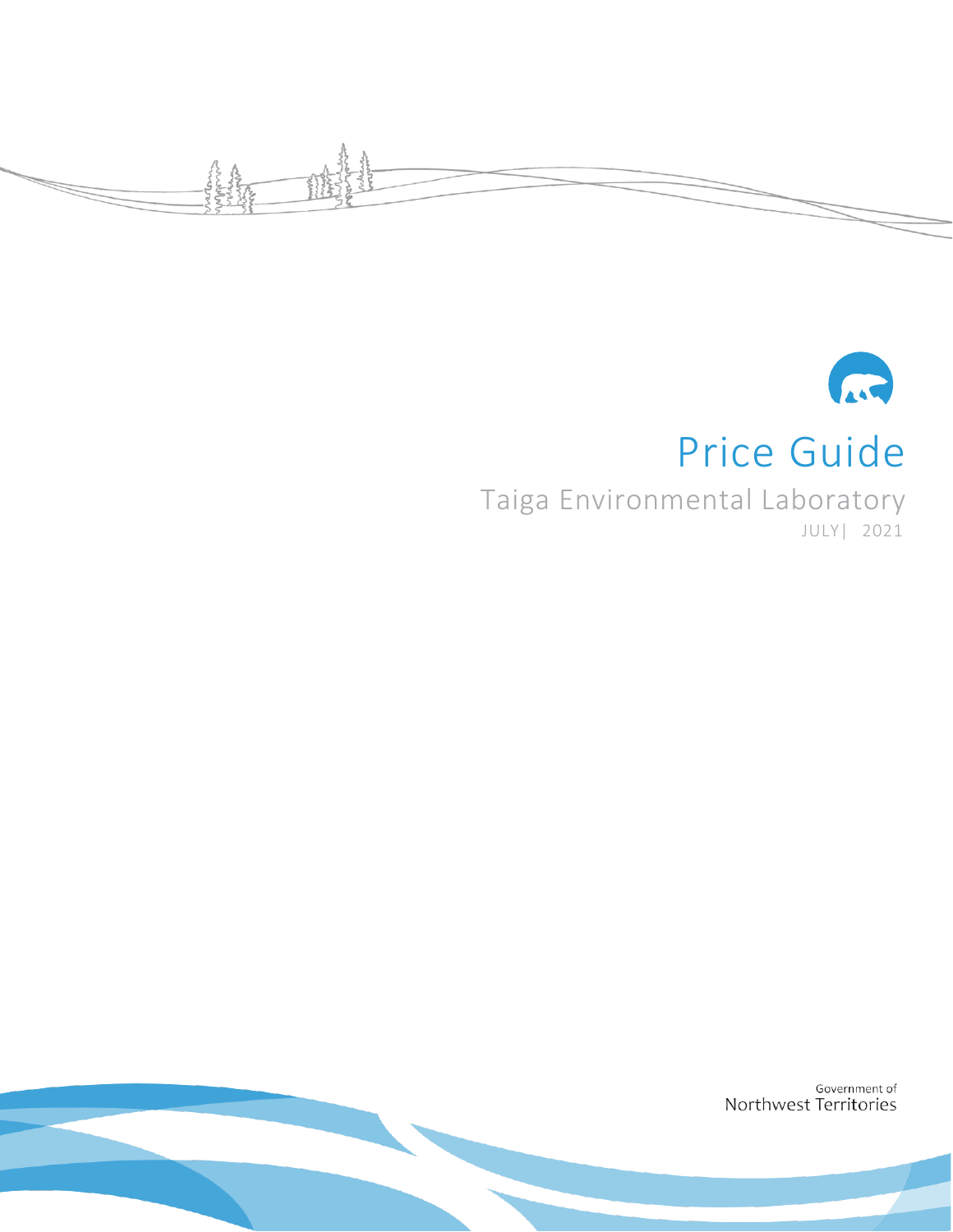# Table of Contents

| 7 Ultra Low Trace Mercury by Cold Vapor Atomic Fluorescence Spectrometry (CVAF) 1 |  |
|-----------------------------------------------------------------------------------|--|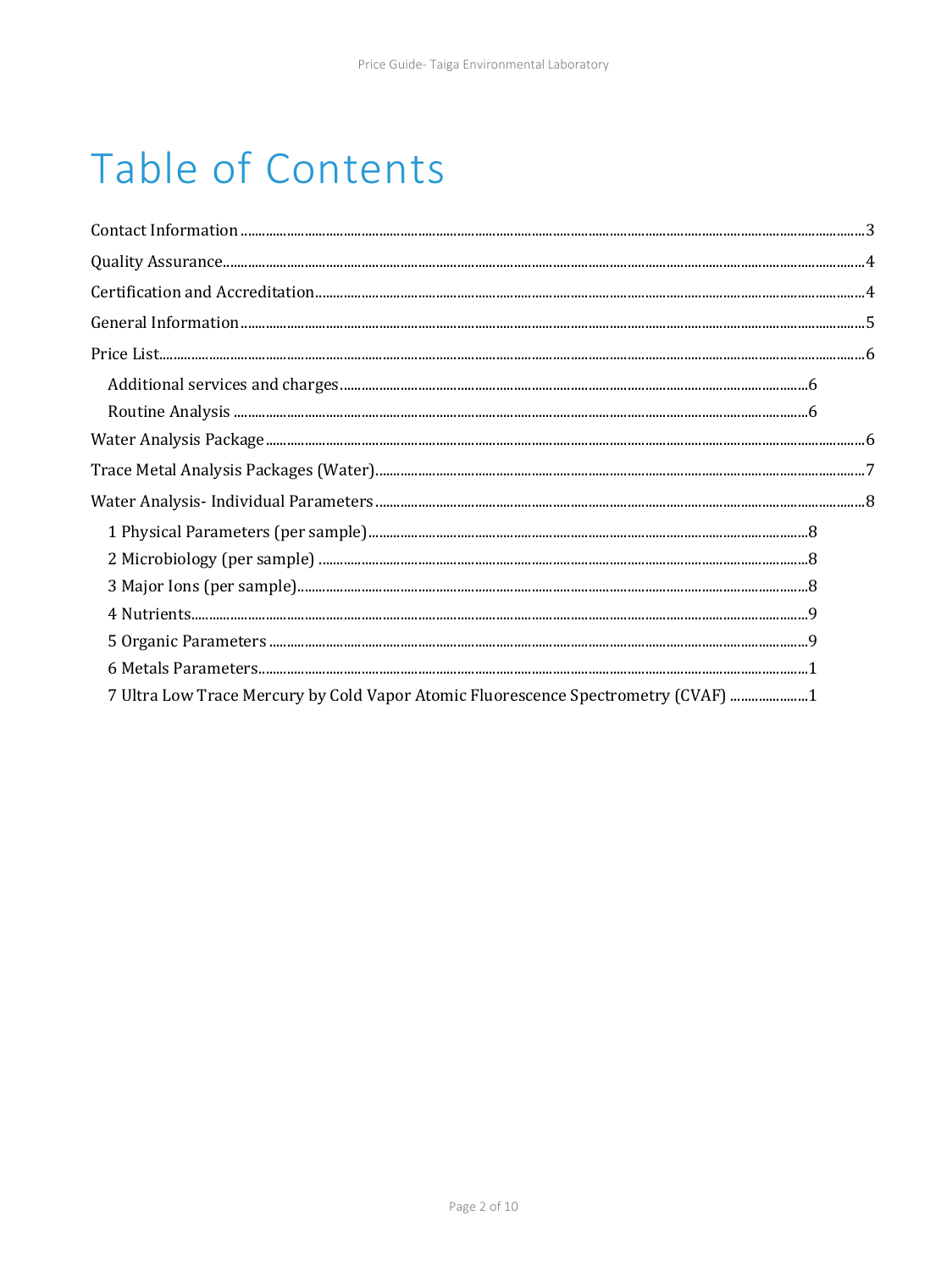# <span id="page-2-0"></span>Contact Information

**Mailing Address**  Taiga Environmental Laboratory 4601 52nd Avenue Yellowknife, NT X1A 2L9

**Fax Number**  (867) 920-8740

**Website** <http://www.enr.gov.nt.ca/programs/taiga-environmental-laboratory>

**Main Switchboard**  (867) 767-9235 Ext 53151

**Laboratory Manager**  Bruce Stuart Ext 53150 [Bruce\\_Stuart@gov.nt.ca](mailto:Bruce_Stuart@gov.nt.ca)

**Client Services**  Judy Mah Ext 53153 [Judy\\_Mah@gov.nt.ca](mailto:Judy_Mah@gov.nt.ca) 

**Quality Assurance Officer**  Glen Hudy Ext 53154 [Glen\\_Hudy@gov.nt.ca](mailto:Glen_Hudy@gov.nt.ca)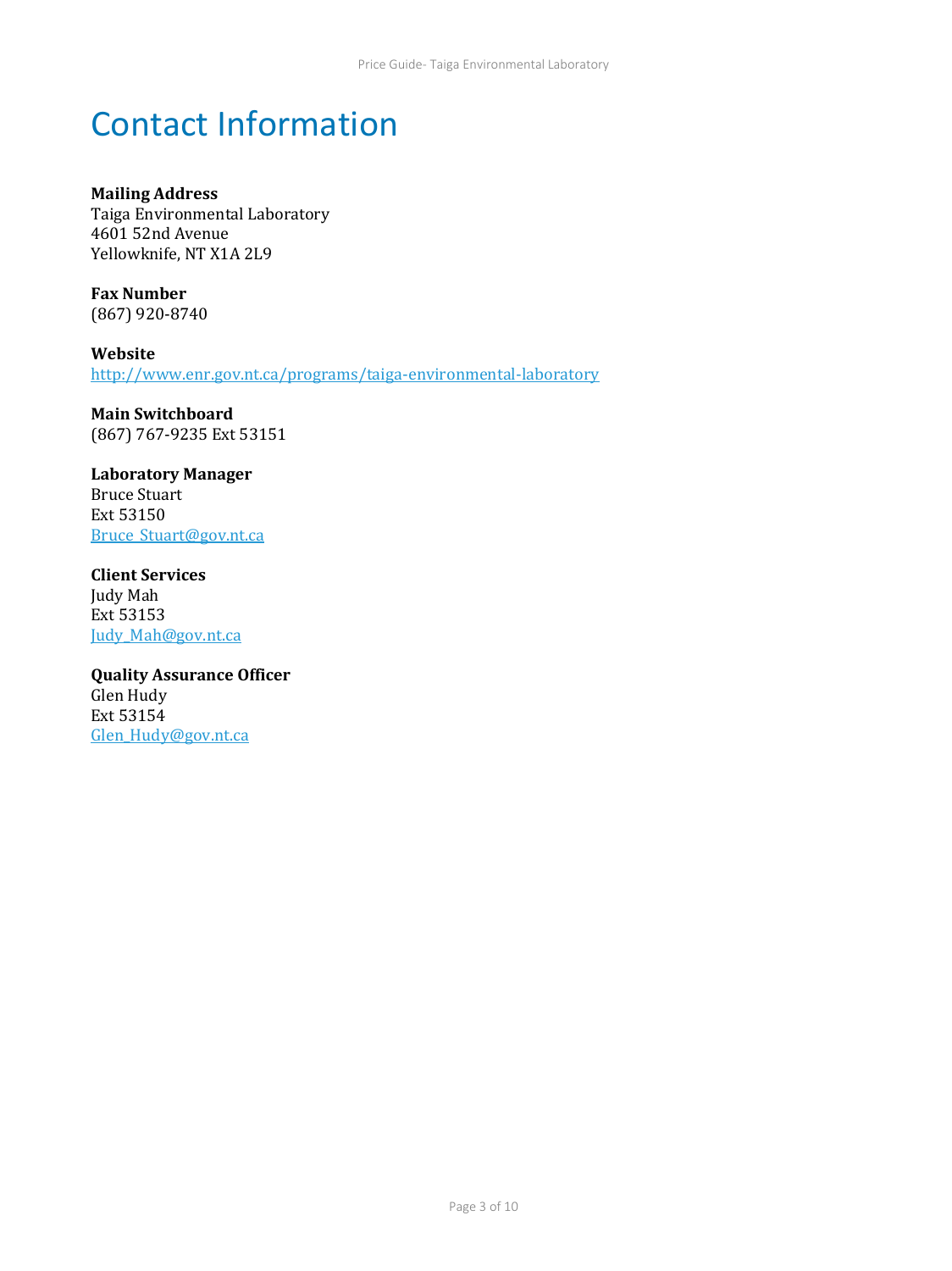# <span id="page-3-0"></span>Quality Assurance

## <span id="page-3-1"></span>**Certification and Accreditation**

Taiga laboratory is a member of the Canadian Association for Laboratory Accreditation (CALA).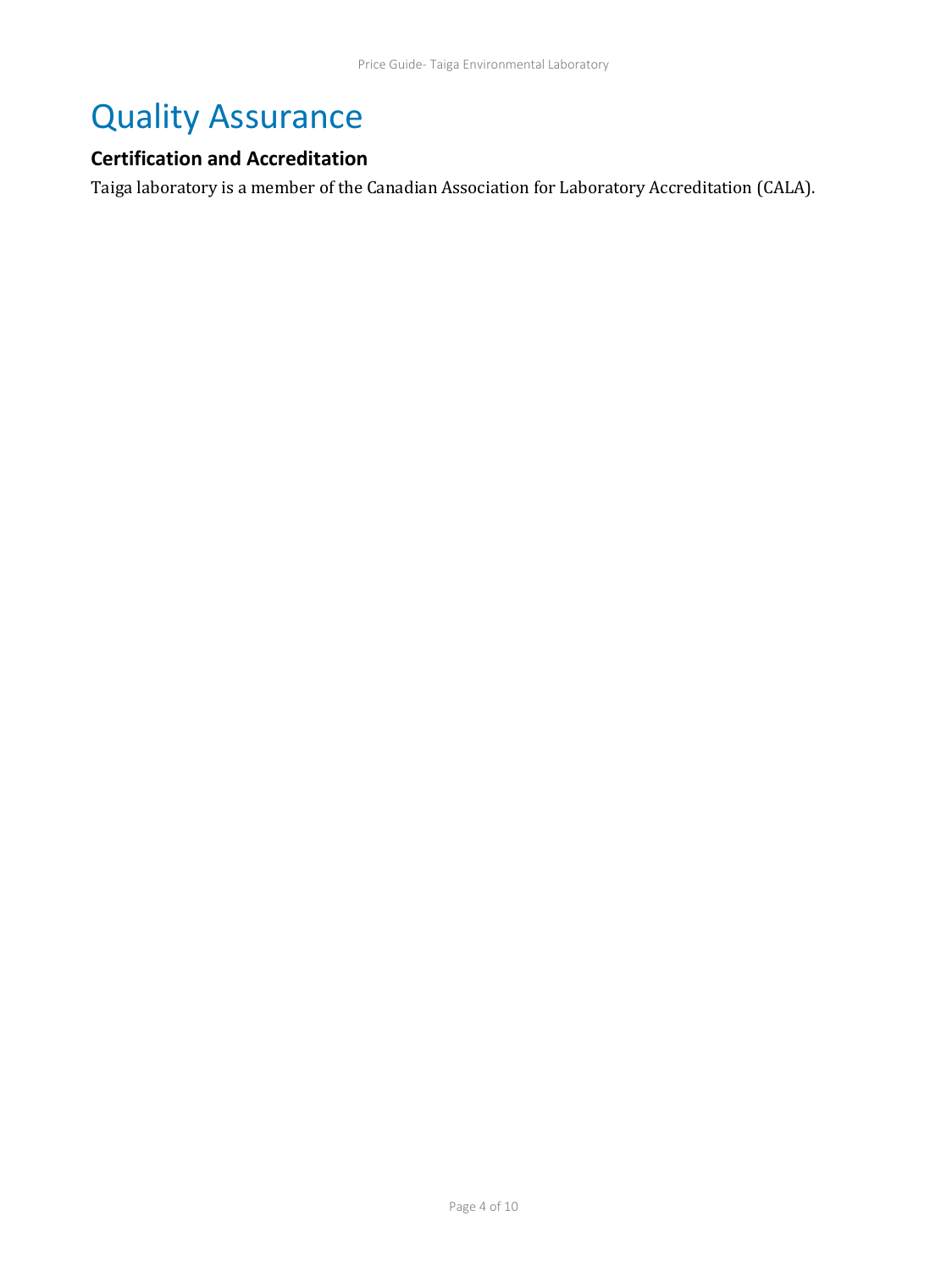# <span id="page-4-0"></span>General Information

The rates in this price guide are for normal turn-around time in reporting of results. For routine samples this is normally ten (10) business days.

### **Rush Service**

All samples received at the lab are analyzed on a "first come, first serve" basis unless otherwise specified as RUSH. RUSH samples will be placed in front of the line and analyzed prior to routine samples. A premium charge of 100% shall be charged for the analysis (and any other additional charges). RUSH services depend on staff availability, analysis required and capabilities of the laboratory. Please contact the lab prior to requesting this service.

### **Volume Work and Discounts**

Discounts may be available for your sample analysis and be applied to volume sample shipments. Volume discounts are dependent upon types of analysis and applies only to the cost of analysis. Please contact our Client Services Officer for a price quote. Discounts are not applicable to RUSH samples.

### **Sample Containers**

Sample bottles and preservatives that meet Taiga's quality control specifications are provided to clients free of charge (excludes shipping costs to client). To place a bottle order, please submit a Taiga Bottle Order Form a minimum of 48 hours in advance. Coolers and field equipment shall be returned to the laboratory in a prompt manner or additional charges may apply.

### **Shipping Charges**

Sample kits and accompanying Transportation of Dangerous Goods (TDG) shipments are shipped collect to the location requested by the client.

In-bound sample shipments to Taiga must be pre-paid. All coolers and TDG shipping containers must be returned to Taiga or additional charges may be levied.

### **Sample Preparation**

Some samples may require additional sample preparation such as filtering, digestion, preservation, etc., additional per sample charges may apply (see Additional Charges Section).

### **Sample Storage**

Due to limited storage space, samples shall be kept for 30 working days after final results have been reported. Extended sample storage will be charged accordingly. Samples found to contain high levels of hazardous materials (e.g., cyanide, mercury, arsenic, etc.) will be returned to the client for proper disposal (at the client's expense).

### **Limit of Liability**

Although every care and precaution is taken in the performance of our services, our liability for loss or damage in all circumstances is limited to re-analysis of the sample(s) at our expense or the cancellation of charges. Results apply only to the sample(s) submitted under the specific conditions upon receipt by Taiga Environmental Laboratory. The results do not imply to any conditions on the whole. All prices are subjected to change without notice.

### **Confidentiality**

All data and reports are considered confidential and the property of the client. No information shall be released to others without documented approval from the client.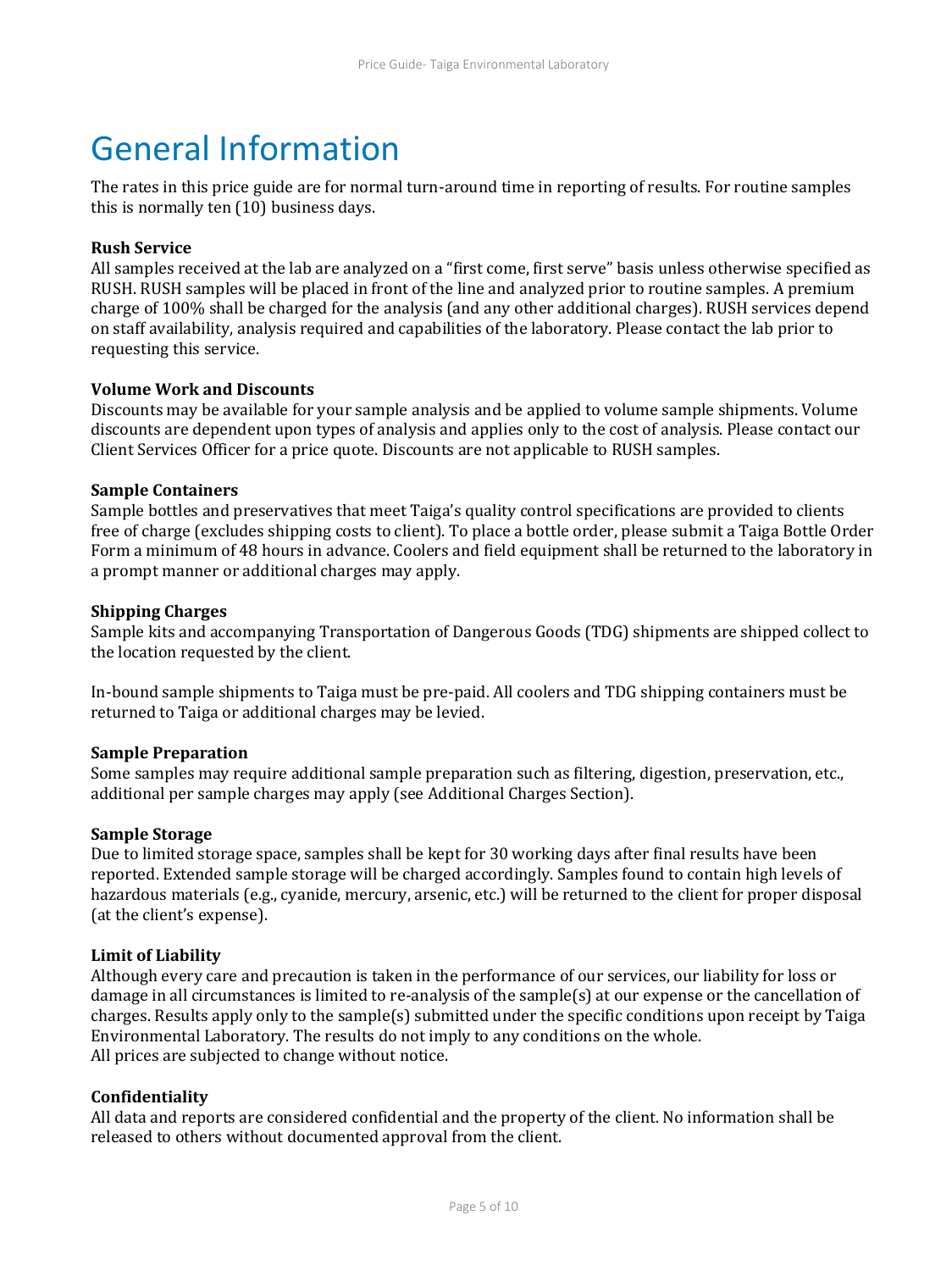# <span id="page-5-0"></span>Price List

## <span id="page-5-1"></span>Additional services and charges

Replacement cost for field equipment cost of equipment + 15% surcharge

## <span id="page-5-2"></span>Routine Analysis

## <span id="page-5-3"></span>**Water Analysis Package**

1) Annual Drinking Water Quality Testing............................. \$ 380.00/sample (GNWT, Department of Health and Social Services 2008 Requirements)

#### **Package includes:**

Total Aluminum (Al) Total Arsenic (As) Total Barium (Ba) Cyanide (CN - WAD) Total Cadmium (Cd) Sodium (Na) Total Chromium (Cr) Chloride (Cl) Total Copper (Cu) Fluoride (F) Total Lead (Pb) Nitrate (NO3) Total Manganese (Mn) Sulphate (SO4) Total Selenium (Se) pH Total Uranium (U) Turbidity Total Zinc (Zn) Colour Total Iron (Fe) Total Dissolved Solids (TDS) Total Mercury (Hg) Total Suspended Solids (TSS) Alkalinity (Alk) Hardness (Hard) Carbon, Total Organic (TOC) Carbon, Dissolved Organic (DOC)

2) Quarterly Drinking Water Quality Testing.......................... \$ 120.00/sample (GNWT, Department of Health and Social Services 2008 Requirements)

## **Package includes:**

Trihalomethanes (THMs)

3) Monthly Drinking Water Quality Testing .............................. \$ 25.00/sample (GNWT, Dept. of Health and Social Services 2008 Guidelines)

> **Package includes:** Total Coliforms (TC)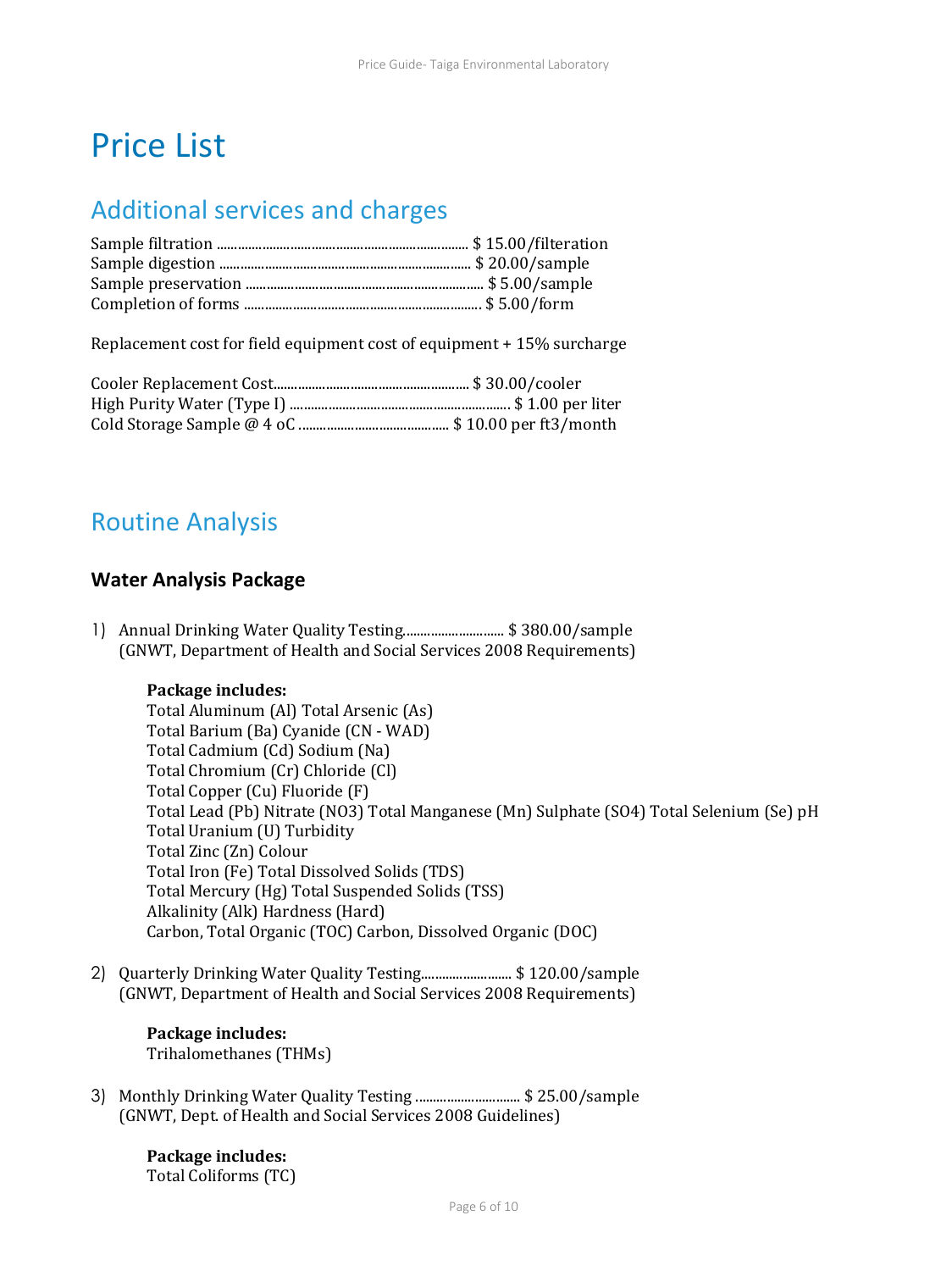*Escherichia coli* (EC)

4) Sewage Lagoon Discharge................................................ \$ 160.00/sample

### **Package includes:**

pH Ammonia (NH3) Oil and Grease (Extractable) Total Suspended Solids (TSS) Fecal Coliforms (FC) Biological Oxygen Demand (BOD) Total Phosphorus (TP)

## <span id="page-6-0"></span>**Trace Metal Analysis Packages (Water)**

1) Nine (9) Elements ................................................................... \$ 90.00 Total \$ 75.00 Dissolved

#### **Package includes:**

Cadmium (Cd) Nickel (Ni) Chromium (Cr) Lead (Pb) Cobalt (Co) Zinc (Zn) Copper (Cu) Iron (Fe) Manganese (Mn)

2) Twenty Five (25) Elements ................................................... \$ 125.00 Total \$ 100.00 Dissolved

#### **Package includes:**

Silver (Ag) Aluminum (Al) Arsenic (As) Barium (Ba) Beryllium (Be) Cadmium (Cd) Cobalt (Co) Copper (Cu) Chromium (Cr) Cesium (Cs) Iron (Fe) Lithium (Li) Manganese (Mn) Molybdenum (Mo) Nickel (Ni) Lead (Pb) Rubidium (Rb) Antimony (Sb) Selenium (Se) Strontium (Sr) Titanium (Ti) Thallium (Tl) Uranium (U) Vanadium (V) Zinc (Zn)

**Note: Trace metal packages include digestion fees; see Additional Services and Charges section for more detail.**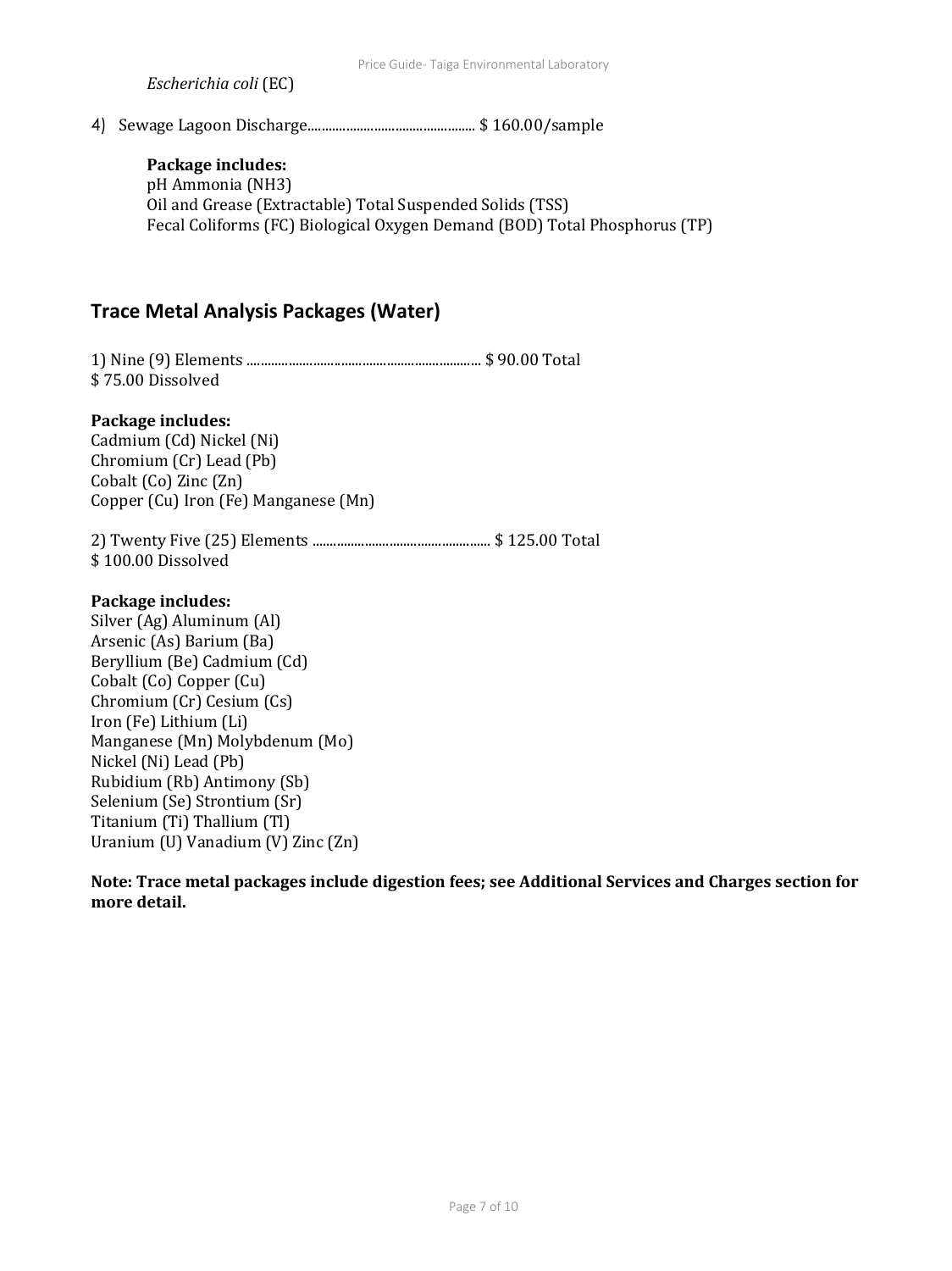# <span id="page-7-0"></span>Water Analysis- Individual Parameters

## **1 Physical Parameters (per sample)**

<span id="page-7-1"></span>

| Alkalinity, Carbonates (Alkal)        | \$15.00 |
|---------------------------------------|---------|
| pH                                    | \$10.00 |
| Conductivity, Specific (25 °C) (Cond) | \$10.00 |
| Colour, Apparent                      | \$10.00 |
| Colour, True                          | \$13.00 |
| Turbidity (Turb)                      | \$10.00 |
| Solids, Total Dissolved (TDS)         | \$20.00 |
| Solids, Total Suspended (TSS)         | \$20.00 |
| Residual Chlorine (Cl2)               | \$10.00 |
| <b>Total Chlorine</b>                 | \$10.00 |
| Oil and Grease (visible) (O&G (vis))  | 6.00    |

## **2 Microbiology (per sample)**

<span id="page-7-2"></span>

| Total Coliforms (drinking water) (TC)              | \$23.50 |
|----------------------------------------------------|---------|
| Total Coliforms (other water) (TC)                 | \$33.00 |
| Escherichia coli (drinking water) (EC)             | \$23.50 |
| Escherichia coli (other water) (E. coli)           | \$33.00 |
| Total Coliforms + E. coli (drinking water) (TC+EC) | \$28.00 |
| Total Coliforms + E. coli (other water) (TC+EC)    | \$38.00 |
| Fecal Coliforms (drinking water) (FC)              | \$23.50 |
| Fecal Coliforms (other water) (FC)                 | \$33.00 |
| Fecal Streptococcus (drinking water) (FS)          | \$23.50 |
| Fecal Streptococcus (other water) (FS)             | \$33.00 |

**Note:** Bacteria are measured as either most probable number (MPN) or colony forming units (CFU) per 100mL. MPN is a statistically derived number based on well counts while CFU is calculated by counting bacteria colonies. Both are acceptable units for measuring bacteria.

## **3 Major Ions (per sample)**

<span id="page-7-3"></span>

| Cation suite by IC Scan (includes Ca, Mg, K, Na)       | \$25.00 |
|--------------------------------------------------------|---------|
| Calcium (Ca)                                           | \$7.00  |
| Potassium (K)                                          | \$7.00  |
| Magnesium (Mg)                                         | \$7.00  |
| Sodium (Na)                                            | \$7.00  |
| Hardness as CaCO3 (Hard)                               | \$20.00 |
| (Hardness requires Calcium and Magnesium analysis)     |         |
| Anion Suite by IC Scan (includes F,Cl,SO4,NO3-N,NO2-N) | \$28.00 |
| Fluoride (F)                                           | \$7.00  |
| Chloride (Cl)                                          | \$7.00  |
| Sulphate (SO4)                                         | 7.00    |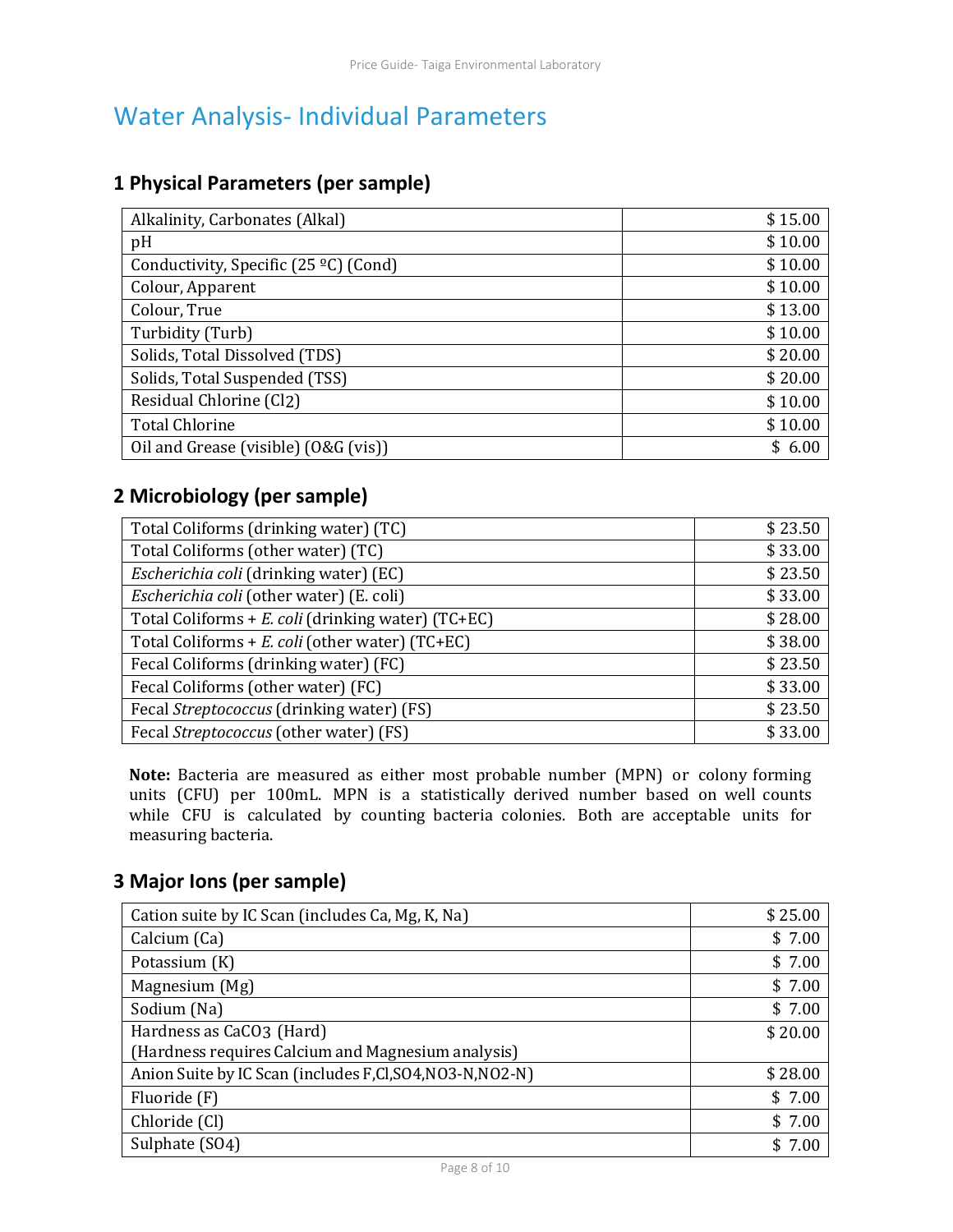| Nitrite (as N) $(NO2-N)$                      | \$7.00  |
|-----------------------------------------------|---------|
| Nitrate (as N) $(NO3-N)$                      | \$7.00  |
| Nitrates + Nitrites (as N) (NO3+NO2-N)        | \$20.00 |
| (NO3+NO2-N requires NO3-N and NO2-N analysis) |         |
| Reactive Silica (SiO2)                        | \$18.00 |

## **4 Nutrients**

<span id="page-8-0"></span>

| Biochemical Oxygen Demand (BOD) | \$48.00 |
|---------------------------------|---------|
| Carbonaceous BOD (CBOD)         | \$48.00 |
| Chemical Oxygen Demand (COD)    | \$30.00 |
| Organic Carbon, Dissolved (DOC) | \$35.00 |
| Organic Carbon, Total (TOC)     | \$30.00 |
| Ammonia (NH3-N)                 | \$20.00 |
| Nitrogen, Dissolved (DN)        | \$20.00 |
| Nitrogen, Total (TN)            | \$20.00 |
| Ortho-Phosphate (as P) (OP)     | \$15.00 |
| Phosphorus, Dissolved (DP)      | \$25.00 |
| Phosphorus, Total (TP)          | 20.00   |

## **5 Organic Parameters**

<span id="page-8-1"></span>**Note:** We are expanding our range of organic analysis – please call with inquiries.

| Purgeable Hydrocarbons                                                | 75.00<br>\$  |
|-----------------------------------------------------------------------|--------------|
| BTEX (individual components)                                          | 75.00<br>S   |
| Hydrocarbons, extractable (ExtHC)                                     | 75.00<br>\$  |
| <b>BTEX</b> and Purgeable Hydrocarbons                                | \$120.00     |
| Total Petroleum Hydrocarbons (TPH)                                    | \$195.00     |
| (Includes, BTEX, purgeable hydrocarbons and extractable hydrocarbons) |              |
| Trihalomethanes (THM)                                                 | \$120.00     |
| Hexane Extractable Material (HEM)                                     | 40.00<br>\$. |
| Mineral Oil and Grease                                                | 45.00        |
| Glycols                                                               | \$<br>80.00  |